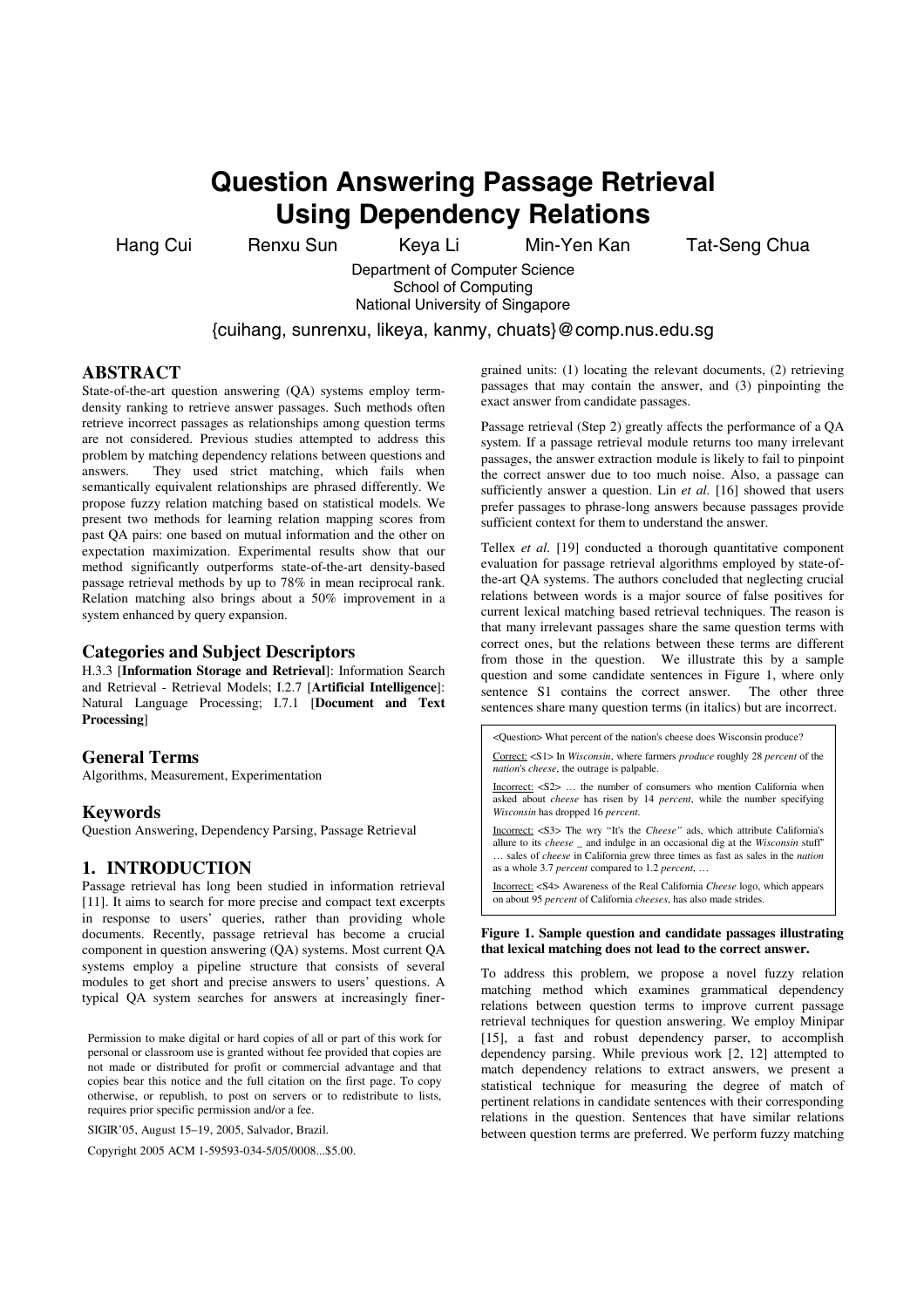instead of strict matching because the same relationship is often phrased differently in the parse trees of the question and the answer. For instance, appositive relations can be rephrased using other dependency relations – such as the *whn* (nominal whphrase) relation – in the question. As such, strict matching of relations may fare poorly in recall, which is an important consideration in passage retrieval. Specifically, for non-trivial question terms, we represent all single relations between any two terms (or nodes) in the parse tree as a *relation path*. The overall likelihood of a candidate sentence in terms of dependency relations is the combination of the matching scores of all relation paths between matched question terms. We employ a variation of the statistical translation model to calculate the matching score of a relation path given another. In order to learn the mapping scores between relations in questions and potential answer sentences, we collect past question-answer pairs and train the mapping scores using two training methods: one based on mutual information and the other on expectation maximization.

We conduct a series of extrinsic experiments to demonstrate the effectiveness of fuzzy relation matching for passage retrieval on the TREC-12 QA task data. When applied on top of standard density-based lexical matching systems, our relation matching method significantly improves these systems by 50 to 78 percent in mean reciprocal rank (MRR). We also examine how two other QA parameters interact with relation matching in passage retrieval: query length and query expansion. A key finding is that longer queries benefit more from utilizing relations. To show state-of-the-art performance, we apply fuzzy relation matching to a QA system that is reinforced by query expansion and obtain a further 50% enhancement. We also show that a full QA system employing relationship matching reaches the top performance in TREC, without parameter tuning.

This paper is organized as follows. In the next section, we review related work. Section 3 presents the details of our fuzzy relation matching method. We show our detailed experimental results next, and conclude the paper with directions for future work.

# **2. RELATED WORK**

Research in question answering (QA) has been catalyzed by the Text Retrieval Conference (TREC) series since 1999. Almost all QA systems fielded at TREC employ some passage retrieval technique to reduce the size of the relevant document set to a manageable number of passages. The simplest passage retrieval method, employed by MITRE [14], counts the number of matched question terms in a passage. Other passage retrieval systems, such as those employed in SiteQ [13] and IBM [10], are density-based as they take into account the distances between question terms in the candidate passages.

The goal of passage retrieval is to identify passages similar to the question in semantic content. While differing in specifics, all existing passage retrieval algorithms rely only on lexical level matching to rank passages. The underlying assumption is that each question term is considered an independent token. However, this simplification does not hold in many cases because dependency relations exist between words. Some work has been done to address this problem. To extract precise answers, Harabagiu *et al.* [8] applied a theorem prover that conducts abductive reasoning over WordNet to derive semantic relationship between words. However, their method may not be applicable to

information retrieval due to its high computational cost. Other techniques attempt to approximate such relations between words statistically. For instance, some language modeling approaches capture simple dependency relations by using bigrams (e.g., [18]). However, these models only capture dependency relations between adjacent words. Recently, Gao *et al*. [7] proposed a language model that captures dependency relations that are learned from training data. They proposed a statistical parsing model that captures dependency relations between words based on co-occurrences of words in the training data.

While existing methods model dependency relations statistically at the surface level, we adopt Minipar to extract dependency relations. The reason is three-fold: (1) Different from information retrieval, we do not have a large amount of QA data for training. Using relation matching based entirely on statistics could be problematic due to the sparse data. (2) QA questions are sentences, which enable us to adopt a dependency parser to extract various types of dependency relations. Such typed relations, which have more accurate meanings in expressing dependency relationships, tend to be of higher differentiating capability in filtering out irrelevant relations. (3) Unlike Gao *et al.*, we seek to build a system with an off-the-shelf parser so that the system and its results are easier to reproduce. Minipar is a free research dependency parser that fulfills this requirement.

Minipar has been used in question answering in the past. PiQASso [2] employed Minipar as its dependency parser and extracts the answer from a candidate sentence if the relations reflected in the question are matched in that sentence. However, that system does not perform well due to low recall resulting from matching relations in only the top ranked sentences. To overcome the recall problem, Katz and Lin [12] indexed and matched specific relations (*e.g.,* subject-verb-object) over an entire QA corpus. However, they performed their evaluation on only a handful of manually constructed questions instead of communitystandard TREC data.

Both the above systems select answers based on strict matching of dependency relations. Strict matching is problematic when conducted on a large corpus because relations between the same pair of words often differ between question and answer sentences. To overcome this problem, Cui *et al.* [5] recently proposed a statistical method of measuring the similarity of the relations to rank exact answer candidates.

The above work focuses on utilizing relations in the answer extraction task by filtering out unsuitable answer candidates. Such a task requires stricter matching because only relations related to the question target should be examined. In contrast, utilizing relations in passage retrieval adds another criterion for ranking, and benefits from examining relations between all question terms. As such, we feel that relation matching can achieve more effective results in passage retrieval than in answer extraction. Our hypothesis is that relation matching can boost precision while maintaining high recall in passage retrieval.

# **3. FUZZY RELATION MATCHING FOR PASSAGE RETRIEVAL**

In this section, we discuss how fuzzy relation matching is performed in detail. We first present how relation paths are extracted and paired from parse trees. We then adopt a variation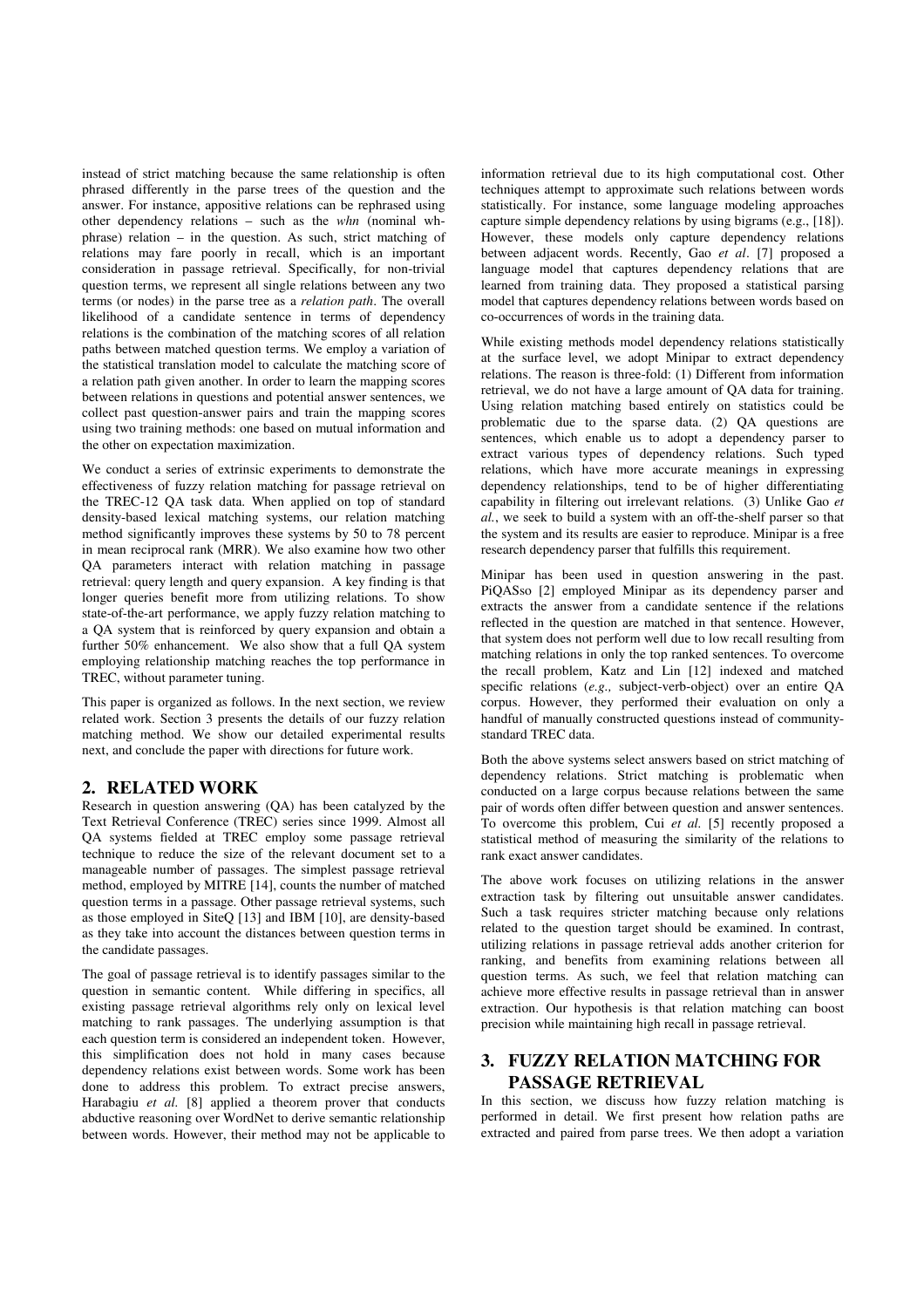of IBM translation model 1 [4] to calculate the matching score of a relation path given another, which combines the mapping scores of single relations in both paths.

We present two methods to learn a pairwise relation mapping model from training data: one is based on a variation of mutual information (MI) that captures the bipartite co-occurrences of two relations in the training data, and the other is based on the iterative training process presented in [4] using expectation maximization (EM).

## **3.1 Extracting and Pairing Relation Paths**

We first extract relation paths between words from dependency trees for sentences generated by Minipar. In Figure 2, we illustrate the dependency trees for the sample question and the answer sentence S1 presented in Figure 1.

**Figure 2. Dependency trees for the sample question and sentence S1 in Figure 1 generated by Minipar. Some nodes are omitted due to lack of space.** 

| <b>Ouestion:</b>   |           |                                    |                   |
|--------------------|-----------|------------------------------------|-------------------|
| Path ID            | Node1     | Path                               | Node <sub>2</sub> |
| $<\!\!P_{Q1}\!\!>$ | Wisconsin | $subi$                             | produce           |
| $<\!\!P_{Q2}\!\!>$ | produce   | $\leq$ head, whn, prep, p $comp-n$ | cheese            |
| $<\!\!P_{O3}\!\!>$ | nation    | $<$ gen $>$                        | cheese            |
| S1:                |           |                                    |                   |
| $P_{S1}$           | Wisconsin | $\leq pcomp-n, mod, i$             | produce           |
| $<\!\!P_{S2}\!\!>$ | produce   | $\leq$ obj, mod, p $comp-n$        | cheese            |
| $P$ ss>            | nation    | <gen></gen>                        | cheese            |

In a dependency tree, each node represents a word or a chunked phrase, and is attached with a link representing the relation pointing from this node (the governor) to its modifier node. Although dependency relations are directed links, we ignore the directions of relations. This is because the roles of terms as governor and modifier often change in questions and answers. The label associated with the link is the type of dependency relation between two nodes. Examples of relation labels (or relations for short) are *subj* (subjective), *mod* (modifying) and *pcomp-n* (nominal complement of a preposition). There are 42 such relation labels defined in Minipar.

We further define a relationship path (or simply *path*) between nodes  $n_1$  and  $n_2$  as the series of edges that traverse from  $n_1$  to  $n_2$ , as in [17]. In this way, our system is able to capture long dependency relations. For simplicity, we consider a path a vector  $P \leq Rel_i$ , where  $Rel_i$  denotes single relations. In Figure 3, we illustrate several paths extracted from two parse trees.

We impose two constraints when extracting paths:

- (1) The path length cannot exceed a pre-defined threshold. The length of a path is defined as the number of relations in the path. In our configuration, the threshold is set to 7 based on our experiments on a small validation dataset. The purpose is to exclude exceptionally long paths as Minipar only resolves nearby dependencies reliably.
- (2) We ignore relation paths between two words if they belong to the same chunk (which is usually a noun phrase or a verb phrase), as determined by Minipar. For instance, we ignore

the relation between "28" and "percent" in "28 percent" because they belong to the same NP chunk as parsed by Minipar. A similar example is "New" and "York" in "New York".



#### **Figure 3. Illustration of relation paths extracted from the dependency trees in Figure 2.**

To determine the relevance of a sentence given another sentence in terms of dependency relations, we need to examine how similar all the *corresponding paths* embedded in these two sentences are. We determine such paired corresponding paths from both sentences by matching their nodes at both ends. For instance,  $P_{QI}$ and  $P_{SI}$  are paired corresponding paths with the matched nodes "Wisconsin" and "produce". Note that we match only the root forms of open class words (or phrases), such as nouns, verbs and adjectives, when pairing corresponding paths.

#### **3.2 Measuring Path Matching Score**

After extracting and pairing relation paths from both a question and a candidate sentence, we need to measure the matching score of the paths extracted from the sentence according to those from the question. For instance, in Figure 3, we calculate and combine the matching scores of the paths <*pcomp-n, mod, i*>, <*obj, mod, pcomp-n*> and <*gen*> based on their corresponding counterparts from the question: <*subj*>, <*head, whn, prep, pcomp-n*> and <*gen*> respectively. This example also illustrates that in real corpora, the same relationship between two words is often represented by different combinations of relations. We conjecture that such variations in relations hinder existing techniques (*e.g.*, [2, 12]) that attempt to use strict matching to achieve significant improvements over lexical matching methods. In contrast, we approach this problem by employing a fuzzy method to achieve approximate relation matching.

We derive the matching score between paths by extending IBM statistical translation model 1. While statistical translation model has been applied in information retrieval [3] and answer extraction [6], our use of it for the task of matching dependency relation paths is new. We treat the matching score of a relation path from a candidate sentence as the probability of translating to it from its corresponding path in the question. Let us denote two paired corresponding paths from question *Q* and sentence *S*  respectively as  $P_Q$  and  $P_S$ , whose lengths are represented as  $m$  and *n*. The translation probability *Prob*( $P_s$ |  $P_o$ ) is the sum over all possible alignments: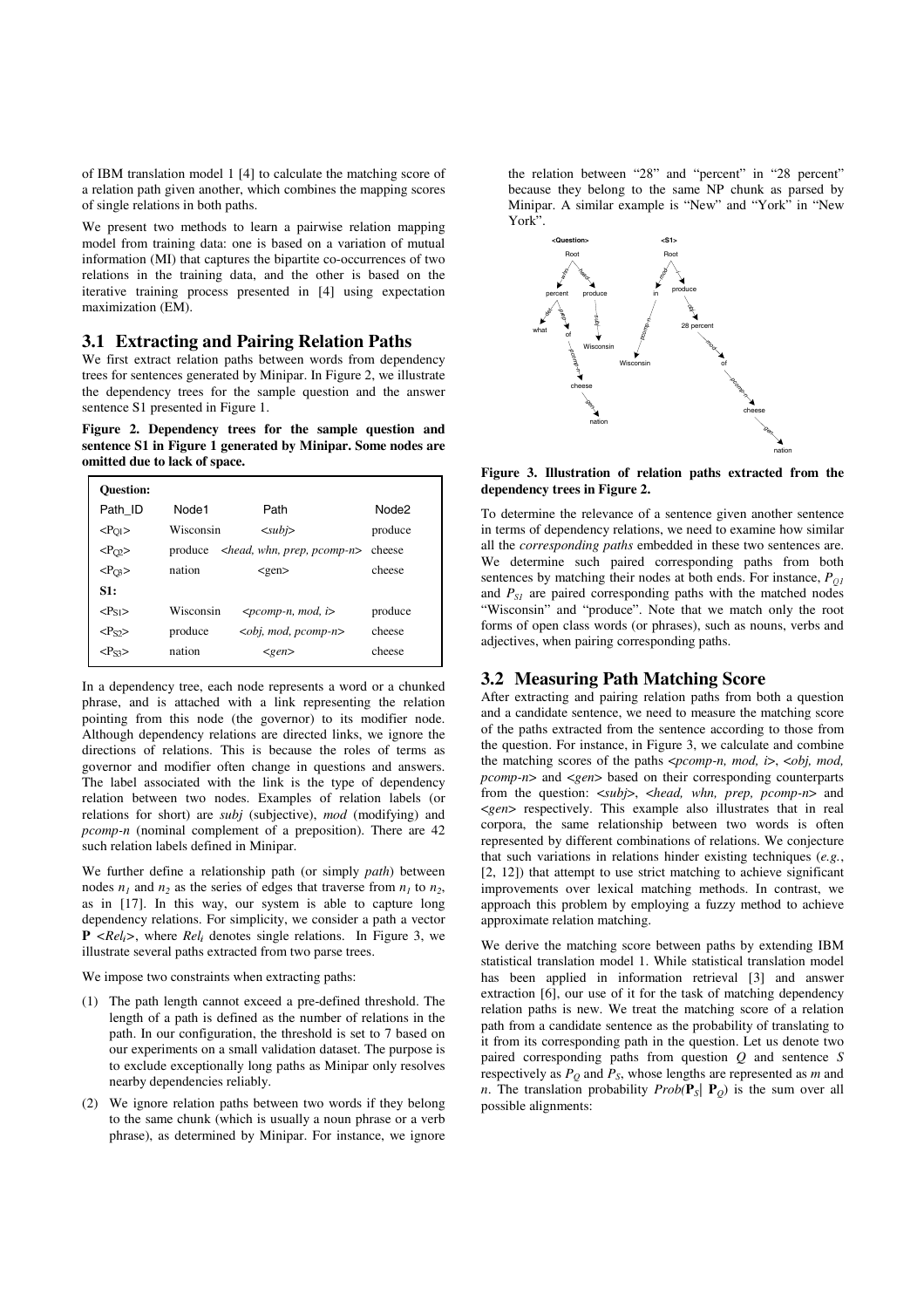$$
\Pr{ob(P_s | P_Q) = \frac{\varepsilon}{m^n} \sum_{\alpha_1=1}^m \cdots \sum_{\alpha_n=1}^m \prod_{i=1}^n P_i(\text{Re} l_i^{(S)} | \text{Re} l_{\alpha_i}^{(Q)})}
$$
(1)

where Re  $I_i^{(S)}$  stands for the *i*<sup>th</sup> relation in path  $P_S$  and Re  $I_{\alpha_i}^{(Q)}$  is the corresponding relation in path **P***Q*. The alignments of relations are given by the values of  $\alpha$  which indicates the corresponding relation in the question given relation  $\text{Re } l_i^{(s)}$ .  $\varepsilon$  stands for a small constant.  $P_i(\text{Re } l_i^{(S)} | \text{Re } l_j^{(Q)})$  denotes the relation translation probability, *i.e.,* relation mapping scores, which are given by a translation model learned during training and will be described in the next subsection. Unlike in the original application of machine translation, we assume that every relation can be translated to another; thus, we do not include a NULL relation in position 0. Note that  $P_i(\text{Re } l_i^{(S)} | \text{Re } l_i^{(Q)})$  is 1 when  $\text{Re } l_i$  and  $\text{Re } l_j$  are identical because the translation probability is maximized when a relation is translated to itself.

While IBM model 1 considers all alignments equally likely, we consider only the most probable alignment. The reason is that, unlike text translation that works with long sentences, relation paths are short. Most often, the most probable alignment gives much higher probability than any other alignments. We calculate the alignment by finding the most probable mapped relation in the path from the question for each relation in the path from the sentence based on relation translation probability. As such, the path translation probability is simplified as:

$$
\Pr{ob(P_s | P_Q) = \frac{\varepsilon}{m^n} \prod_{i=1}^n P_i(\text{Re } l_i^{(S)} | \text{Re } l_{A_i}^{(Q)})}
$$
 (2)

where  $A_i$  denotes the most probable alignment. Moreover, we can use only the length *n* of the path  $P_s$  in normalizing Equation (2). Since we rank all candidate sentences according to the same question, the length of each path extracted from the question is constant, and does not affect the calculation of the translation probability. We take the log-likelihood of Equation (2) and remove all constants. The matching score of  $P<sub>S</sub>$  is as follows:

$$
MatchScore (PS) = Prob(PS | PQ)
$$
  
= 
$$
\frac{\varepsilon'}{n} \sum_{i=1}^{n} \log Pi (Refi(S) | RefAi(Q))
$$
 (3)

where *n* is used as a normalization factor and  $\varepsilon$  is a small constant.

Finally, we sum up the matching scores of each path from the sentence which has a corresponding path in the question to be the *relation matching score* of the candidate sentence given the question. This score reflects how well the candidate sentence's relations match those of the question: a high score indicates that the question terms are likely to be used with the same semantics as in the question, and that the sentence is more likely to contain a correct answer.

# **3.3 Model Training**

We have described in the above section how to obtain a relation matching score between a sentence and the question, and that this process requires a relation mapping model as input, *i.e.,*   $P_i(\text{Re }l_i^{(S)} | \text{Re }l_j^{(Q)})$  in Equation (3). In this subsection, we show how the mapping model can be acquired by two statistical

methods from training question-answer pairs: one based on mutual information (MI) and the other based on expectation maximization (EM).

The assumption is that paired corresponding paths extracted from training QA pairs are semantically equivalent. Thus, the relation mapping between such training answer sentences and questions can be used as a model for unseen questions and potential answers as well. We use Minipar to parse all the training questions and corresponding answer sentences. Relation paths extracted from the question are paired with those from answer sentences, as described in Section 3.1.

We first employ a variation of mutual information<sup>1</sup> to calculate relation mapping scores. The relatedness of two relations is measured by their bipartite co-occurrences in the training path pairs. Different from standard mutual information, we account for path length in our calculation. Specifically, we discount the cooccurrence of two relations in long paths. The mutual information based score of mapping relation  $\text{Re} l_j^{(0)}$  to relation  $\text{Re} l_i^{(s)}$  is calculated as:

$$
P_t^{(MI)}(\text{Re } l_i^{(S)} | \text{Re } l_j^{(Q)}) = \log \frac{\sum \gamma \times \delta(\text{Re } l_j^{(Q)}, \text{Re } l_i^{(S)})}{|\text{Re } l_j^{(Q)} | \times |\text{Re } l_i^{(S)} |}
$$
(4)

where  $\delta(\text{Re} l_i^{(0)}, \text{Re} l_i^{(S)})$  is an indicator function which returns 1 when  $\text{Re} l_i^{(0)}$  and  $\text{Re} l_i^{(S)}$  appear together in a training path pair, and 0 otherwise.  $\gamma$  is the inverse proportion of the sum of the lengths of the two paths.  $|Re^{l^{(Q)}}|$  stands for the number of paths extracted from all questions in which relation *Rel* occurs. Likewise, *|Rel|* gives the number of paths extracted from all answer sentences that contain relation *Rel.*

In the second configuration, we employ GIZA [1], a publicly available statistical translation package, to implement IBM translation model 1 training over the paired training paths. Each relation is considered a word and each corresponding path pair is treated as a translation sentence pair, in which the path from a question is the source sentence and the path from the answer sentence is the destination sentence. The resulting word translation probability table is used to define relation mapping score  $P_i(\text{Re } l_i^{(S)} | \text{Re } l_j^{(Q)})$ . GIZA performs an iterative training process using EM to learn pairwise translation probabilities. In every iteration, the model automatically improves the probabilities by aligning relations based on current parameters. We initialize the training process by setting translation probability between identical relations to 1 and a small uniform value for all other cases, and then run EM to convergence.

### **4. EVALUATIONS**

 $\overline{a}$ 

In this section, we present empirical evaluation results to assess our relation matching technique for passage retrieval systems. We have two hypotheses to test in our experiments:

1) The relation matching technique improves the precision of current lexical matching methods. Moreover, the proposed

<sup>&</sup>lt;sup>1</sup> We use frequencies instead of probabilities in Equation 4 to approximate mutual information and use the logarithm to scale the result.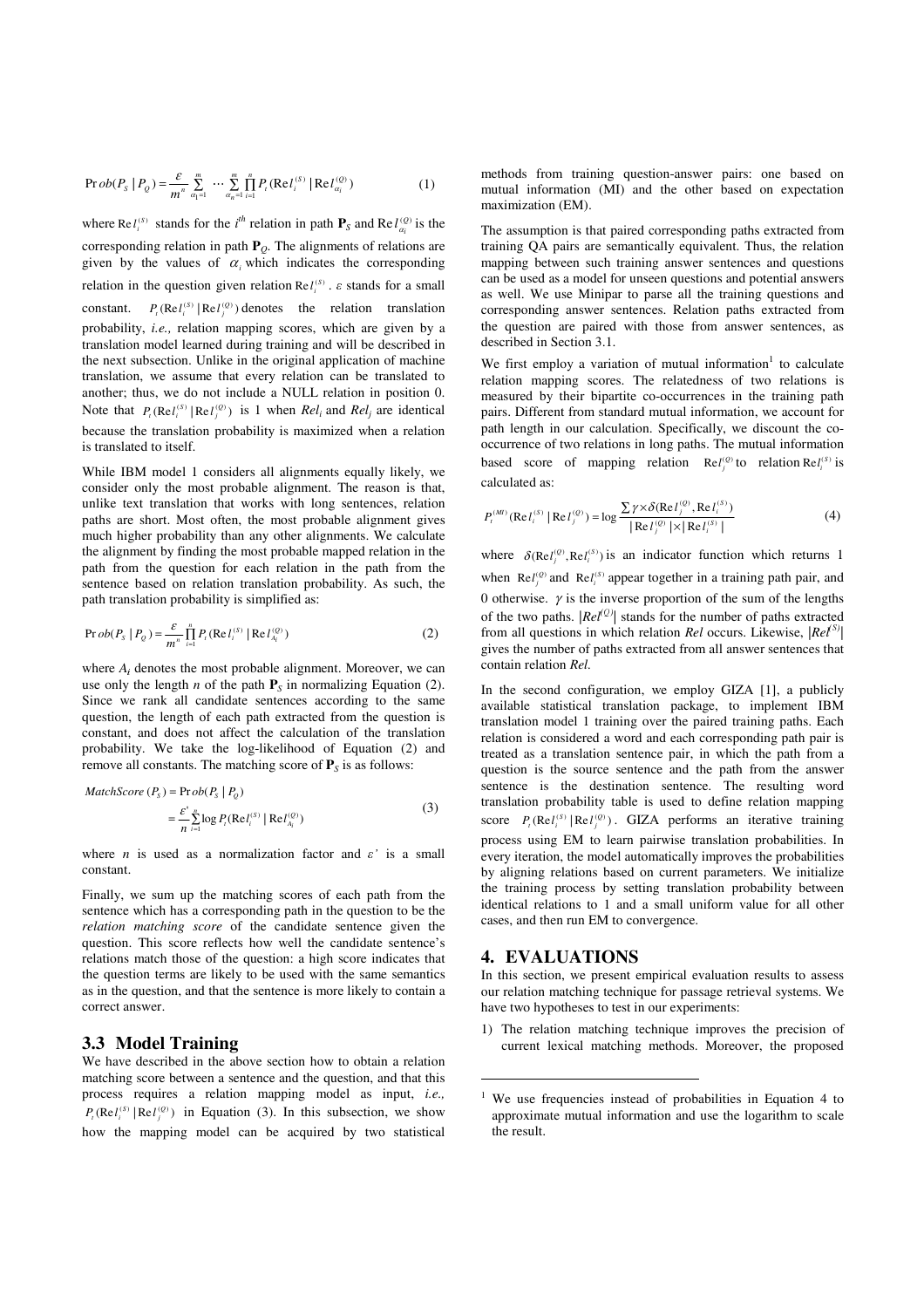fuzzy relation matching method outperforms the strict matching methods proposed in previous work.

- 2) Long questions are more suitable for relation matching. We hypothesize that the effectiveness of relation matching is affected by question length. Long questions, with more question terms, have more relation paths than short questions, and benefit more from relation matching.
- 3) Relation matching also brings further improvement to a system that is already enhanced with query expansion because of the high precision it allows. We test whether the fuzzy relation matching technique brings further improvement to a passage retrieval system that uses query expansion.

# **4.1 Experiment Setup**

We use the factoid questions from the TREC-12 QA task [20] as test data and the AQUAINT corpus to search for answers. We use TREC-12 test data because the questions are long enough to obtain corresponding relation paths to perform relation matching. We accumulate 10,255 factoid question-answer pairs from the TREC-8 and 9 QA tasks for use as training data, which results in 3,026 unique corresponding path pairs for model construction using both MI and EM based training methods.

There are 413 factoid questions in the TREC-12 task, from which 30 NIL-answer questions are excluded because they do not have answers in the corpus. TREC-12 had a passage retrieval task which used the same factoid questions as the main task except it accepted longer answers (250 bytes). Since we intend to evaluate passage retrieval techniques, we create the gold standard based on the official judgment list for the passage retrieval task provided by TREC. For each question, we generate a list of passages that are judged to be correct and supported by the corpus in the judgment list as standard answer passages. We cannot create the gold standard for 59 of the questions because no correct passages for them were judged by TREC evaluators. This leaves us with a final test set of 324 QA pairs, on which all evaluations in this paper are based. While Tellex *et al.* [19] made use of TREC-supplied exact answer patterns to assess returned passages, we observe that common answer patterns can be matched in incorrect passages as answer patterns are usually very short. We therefore use a stricter criterion when judging whether a passage is correct: it must be matched by the exact answer pattern, and additionally, it must have a cosine similarity equal to or above 0.75 with any standard answer passage.

Similar to the configuration used by Tellex *et al.* [19], we use the top 200 documents for each question according to the relevant document list provided by TREC as the basis to construct the relevant document set for the questions. If the 200 documents do not contain the correct answer, we add the supporting documents that have the answer into the document set. We conduct different passage retrieval algorithms on the document set to return the top 20 ranked passages. Note that the optimal passage length varies across different retrieval algorithms. For instance, SiteQ is optimized to use a passage length of three sentences [19]. In our evaluations for relation matching techniques, we take one sentence as a passage, as Minipar can only resolve intrasentential dependency relations. But for SiteQ, we still use the threesentence window to define a passage.

We use four systems for comparison:

- 1) MITRE (baseline): This approach simply matches stemmed words between question and answer.
- 2) Strict Matching of Relations: A system that uses strict matching of relations to rank sentences. It employs the same technique as fuzzy matching to extract and pair relation paths, but it counts the number of exact path matches as its ranking score.
- 3) SiteQ: One of the top performing density-based systems in previous work. We follow the adaptation described in [19] in our implementation.
- 4) NUS [5]: Another top-performing factoid question answering system. We utilize its passage retrieval module, which is similar to SiteQ except that it uses single sentences as passages and calculates sentence ranking scores by iteratively boosting a sentence's score with adjacent sentence scores.

We employ three performance metrics: mean reciprocal rank (MRR), percentage of questions that have no correct answers, and precision at the top one passage. The former two metrics are calculated on the returned 20 passages by each system.

#### **4.2 Performance Evaluation**

In the first experiment, we evaluate the overall performance of our relation matching technique compared to other passage retrieval systems.

We apply both strict and fuzzy matching of relations in our experiments. We perform relation matching on the MITRE and NUS systems but not on SiteQ as it retrieves multiple-sentence passages, in which cross-sentence dependencies cannot be modeled by our system. For simplicity, we linearly combine the normalized lexical matching score obtained by MITRE or NUS and the relation matching score to obtain the overall ranking score of a sentence. In calculating fuzzy relation matching scores, we utilize the two relation mapping score models generated by both the MI-based and EM-based training methods. We illustrate the evaluation results in Table 1. From the table, we draw the following observations:

1) Applying relation matching over lexical matching methods boosts system performance dramatically. Applied on top of the MITRE and NUS systems, both strict and fuzzy relation matchings augment performance in all metrics significantly. When integrating strict relation matching with the NUS system, MRR improves by 35% and 31% over the results obtained by the standard NUS and SiteQ systems respectively. Relation matching also yields better precision in the top one passage task. When fuzzy relation matching is applied on top of NUS, the system achieves even better results. Here, all improvements obtained by relation matching are statistically significant as judged by using paired t-test [9] (p < 0.001). We believe that the improvement stems from the ability of the relation matching technique to model dependency relationships between matched question terms. Thus, many false positive sentences that would be favored by normal bag-of-word approaches are subsequently eliminated as they often do not contain the correct relations between question terms.

Interestingly, even strict matching of relations significantly improves the performance of a passage retrieval system while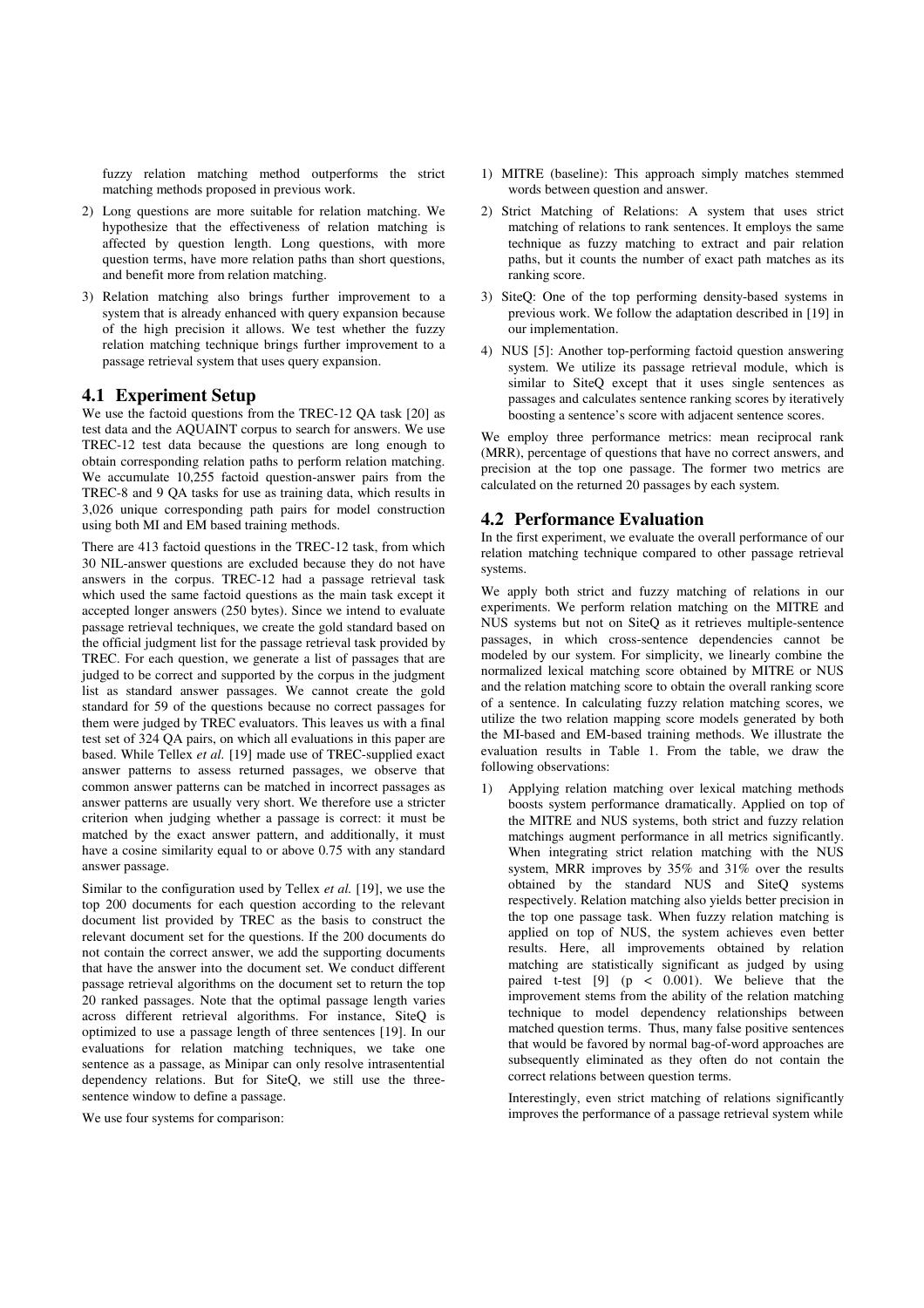**Table 1. Overall performance comparison of MRR, percentage of incorrectly answered questions (% Incorrect) and precision at top one passage. Strict relation matching is denoted by Rel\_Strict, with the base system in parentheses. Fuzzy relation matching is denoted by Rel\_MI or Rel\_EM for both training methods. All improvements obtained by relation matching techniques are statistically significant (***p<0.001***).** 

| Passage retrieval systems       | <b>MITRE</b> | SiteO    | <b>NUS</b> | Rel Strict<br>(MITRE) | Rel Strict<br>(NUS) | Rel MI<br>(MITRE) | Rel EM<br>(MITRE) | Rel MI<br>(NUS) | Rel EM<br>(NUS) |
|---------------------------------|--------------|----------|------------|-----------------------|---------------------|-------------------|-------------------|-----------------|-----------------|
| <b>MRR</b>                      | 0.2000       | 0.2765   | 0.2677     | 0.2990                | 0.3625              | 0.4161            | 0.4218            | 0.4756          | 0.4761          |
| % MRR improvement over          |              |          |            |                       |                     |                   |                   |                 |                 |
| <b>MITRE</b>                    | N/A          | $+38.26$ | $+33.88$   | $+49.50$              | $+81.25$            | $+108.09$         | $+110.94$         | $+137.85$       | $+138.08$       |
| SiteQ                           | N/A          | N/A      | N/A        | $+8.14$               | $+31.10$            | $+50.50$          | $+52.57$          | $+72.03$        | $+72.19$        |
| <b>NUS</b>                      | N/A          | N/A      | N/A        | $+11.69$              | $+35.41$            | $+55.43$          | $+57.56$          | $+77.66$        | $+77.83$        |
| % Incorrect                     | 45.68%       | 37.65%   | 33.02%     | 41.96%                | 32.41%              | 29.63%            | 29.32%            | 24.69%          | 24.07%          |
| Precision at top one<br>passage | 0.1235       | 0.1975   | 0.1759     | 0.2253                | 0.2716              | 0.3364            | 0.3457            | 0.3889          | 0.3889          |

work in answer extraction (*e.g.,* [2]) seems to be hindered by strict matching. We conjecture that the passage retrieval task is less constraining than answer extraction as the latter has to match relations of the identified target for the question. As such, we feel passage retrieval is more likely to benefit from relation matching.

- 2) Fuzzy relation matching outperforms strict matching significantly. When integrated with the NUS system, it gains a statistically significant improvement of 31% in MRR and 43% in precision at top one passage when using fuzzy matching of relations over strict matching. Note that while strict matching does not bring large improvements in terms of percentage of incorrect questions compared to lexical matching methods, the fuzzy relation matching method decreases such errors by 34% in comparison to NUS and by 56% compared to MITRE. Strict matching often fails due to variations in representing the same relationship because of parsing inconsistency and the flexibility exhibited in natural language. Such interchangeability between relations is captured by fuzzy matching methods. In this way, our statistical model is able to accommodate the variation in natural language texts.
- 3) Using MI and iterative EM to train relation mapping scores does not make any obvious difference in our tests. However, we present both training methods because they differ in complexity and scalability. The MI method has lower complexity compared to the EM method because it does not perform any alignment of relations during training, as it uses relation co-occurrences as approximations to relation mapping. The EM training process does alignment by improving the probability of alignment iteratively. We conjecture that the EM training method could outperform the MI method if a larger amount of training data is available. MI-based mapping scores are likely to be more susceptible to noise when scaling up. The EM training method is unlikely to suffer due to its gradual improvement mechanism. However, we cannot show the scalability of the two training methods given our limited test and training data.

# **4.3 Performance Variation to Question Length**

It seems intuitive that longer questions are likely to benefit more from relation matching than shorter questions. The rationale is that more relation paths in longer sentences lead to more reliable relation ranking scores. In this experiment, we examine the effect of varying the number of non-trivial question terms on MRR.

Among the 324 questions in our test set, the number of question terms varies from one to 13, after removing trivial stop words such as "what". In Figure 4, we plot the MRR values along with 95% error bars of the systems that apply fuzzy relation matching with EM training on top of the MITRE and NUS systems when question length is varied. We consider only questions with two to six non-trivial question terms because there are less than 10% of questions with fewer than two or more than six question terms in our test set.

From Figure 4, we can see that as indicated by little overlap of the error bars, MRR nearly monotonically increases when more terms are present in the question. This is evidence that longer questions are more likely to improve with relation matching. We surmise that with more paired corresponding paths, relation matching based ranking would be of higher precision.



**Figure 4. Illustration of MRR variation to change in number of question terms.** 

Note that number of question terms is only an approximation of number of actual paired corresponding relation paths. However, as the number of relation paths extracted for each question varies more than the number of question terms does, our small test data prevents us from conducting thorough experiments to examine the effect of number of relation paths on matching. Future work on a larger dataset can be done to reinforce the results shown here.

# **4.4 Error Analysis for Relation Matching**

Although we have shown that relation matching greatly improves passage retrieval, there is still plenty of room for improvement. A key question is whether we can further characterize the types of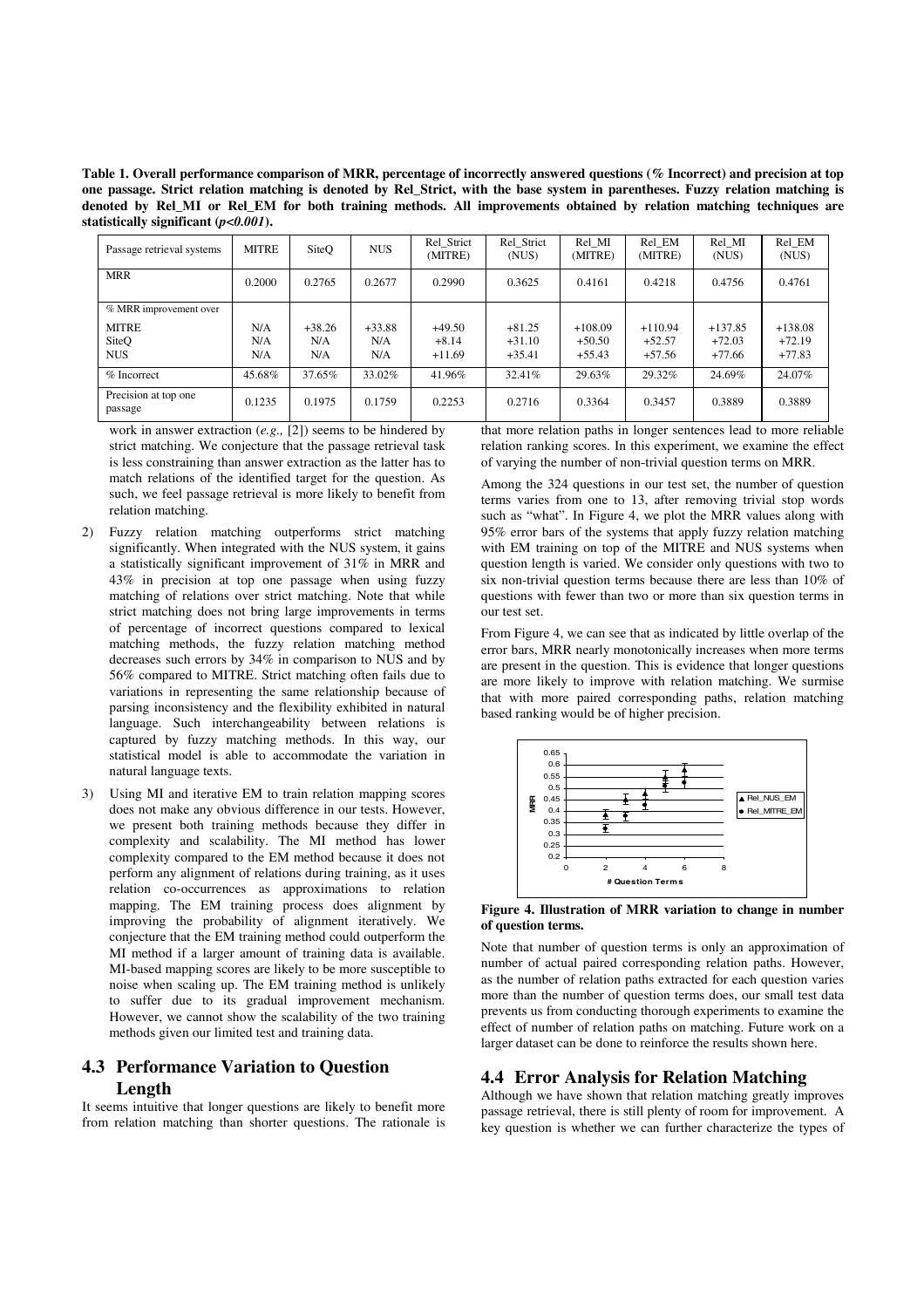questions that are adversely affected by relationship matching. Based on the above two experiments, we perform micro-level error analysis on those questions for which relation matching degrades performance. We find that fuzzy relation matching sometimes fails with incorrectly paired relation paths mainly for the following two reasons:

- 1) Mismatch of question terms: In some cases, the paths are incorrectly paired due to the mismatch of question terms. For instance, given the question #1912 "*In which city is the River Seine?*", the correct answer should be "*Paris*". Without question analysis and typing, the relation matching algorithm mistakenly takes "*city*" as a question term, instead of recognizing it as the question target. Thus, sentences containing all three question terms, *i.e.,* "*city*", "*river*" and "*Seine*", are ranked high while the correct answer does not contain "*city*". To overcome this problem, we need to incorporate question analysis in the passage retrieval system such that the question target and the answer candidate of the expected type can be matched when corresponding relation paths are paired.
- 2) Paraphrasing between question and answer sentences: Some correct sentences are paraphrases of the given question. In this case, both lexical matching and relation matching are likely to fail. Consider the question: "*What company manufactures X?*" The correct sentence is: "*… C, the manufacturer of X …*". The system needs to resolve such a paraphrase as "*C is the manufacturer of*  $X \to C$  *manufactures*  $\overline{X}$ <sup>"</sup> to answer this kind of questions. Lin and Pantel [17] attempted to find paraphrases (also by examining paths in Minipar's output parse trees) by looking at common content between the two nodes at both ends of relations. However, their method is limited as it relies on abundant training data to find inference rules between specific relations.

# **4.5 Performance with Query Expansion**

As discussed above, short questions and paraphrases are obstacles in enhancing performance using relation matching. State-of-theart QA systems adopt query expansion (QE) to alleviate such problems [5, 10, 8]. Here, we show how performance varies when the relation matching technique is reinforced by query expansion.

We conduct simple query expansion as described in [5], which submits the question to Google and selects expansion terms based on their co-occurrences with question terms in result snippets. We use the same method as described in the first two experiments to linearly combine the lexical matching score with query expansion and the relation matching score. We list the evaluation results in Table 2.

With query expansion, the performance of NUS (the lexical matching based system) again improves greatly. Specifically, query expansion reduces the percentage of incorrect answers from 33% to 28.4%. This is close to the figures obtained by relation matching methods without query expansion as listed in Table 1. This shows that query expansion boosts recall using expansion terms, allowing the system to answer more questions correctly.

When relation matching is incorporated into the NUS system along with query expansion, MRR values are boosted by 49%, which is statistically significant. This demonstrates that our relation matching technique can help re-rank passages to allow

higher precision when the system is equipped with query expansion.

|                   | Table 2. Comparison of performance with query expansion.  |  |  |
|-------------------|-----------------------------------------------------------|--|--|
|                   | All showed improvements are statistically significant (p- |  |  |
| $value < 0.001$ . |                                                           |  |  |

| Passage<br>Retrieval<br><b>Systems</b>          | <b>NUS</b><br>(baseline) | NUS+QE                 | Rel MI<br>$(NUS+QE)$   | Rel EM<br>$(NUS+QE)$   |
|-------------------------------------------------|--------------------------|------------------------|------------------------|------------------------|
| <b>MRR</b><br>$%$ improvement<br>over baseline) | 0.2677                   | 0.3293<br>$(+23.00\%)$ | 0.4924<br>$(+83.94\%)$ | 0.4935<br>$(+84.35\%)$ |
| $%$ MRR<br>improvement<br>over NUS+OE           | N/A                      | N/A                    | $+49.54%$              | $+49.86%$              |
| $%$ Incorrect                                   | 33.02%                   | 28.40%                 | 22.22%                 | 22.22%                 |
| Precision at top<br>one passage                 | 0.1759                   | 0.2315                 | 0.4074                 | 0.4074                 |

However, query expansion does not boost the performance of systems with relation matching as significantly as compared to the improvement over the baseline lexical based system without query expansion. Comparing Tables 1 and 2, the improvement in performance for a system with query expansion is about 2% in MRR (from 0.4756 to 0.4924 when using MI training and from 0.4761 to 0.4935 when using EM training). We believe that this is caused by the simple policy we use to integrate lexical matching with relation matching. Since we just sum up matching scores, our relation matching model does not take full advantage of query expansion because external expansion terms do not have relation paths with the original question terms in the question. As such, expansion terms do not improve the relation path pairing process in our current system.

# **5. Case Study: Constructing a Simple System for TREC QA Passage Task**

In the above experiments, we conducted component evaluations for passage retrieval for factoid questions. A natural question is whether the incorporation of relation matching into a standard QA system can yield good performance. Such a fully-fledged QA system adds query expansion, question typing and named entity extraction on top of simple passage similarity. In this case study, we construct a simple QA system on top of the NUS passage retrieval module reinforced by fuzzy relation matching and query expansion. Both question typing and NE extraction modules are rule-based, as employed in a TREC QA system [5]. We return the first top-ranked sentence that contains the expected named entity as the answer passage. The average length of the returned passages is 181 bytes.

We evaluate the OA system in the context of the OA passage task of TREC-12 [20]. Our system answers 175 questions correctly out of the total 324 questions, resulting in an accuracy of 0.540. When averaging over all 383 questions that do not have NIL answers, the accuracy is 0.457, which is still better than the second ranked system in the official TREC evaluations [20].

#### **6. Conclusions**

In this paper, we have presented a novel fuzzy relation matching technique for factoid QA passage retrieval. Our evaluation results show that our technique produces significant improvements in retrieval performance in current systems: a vast 50~138%